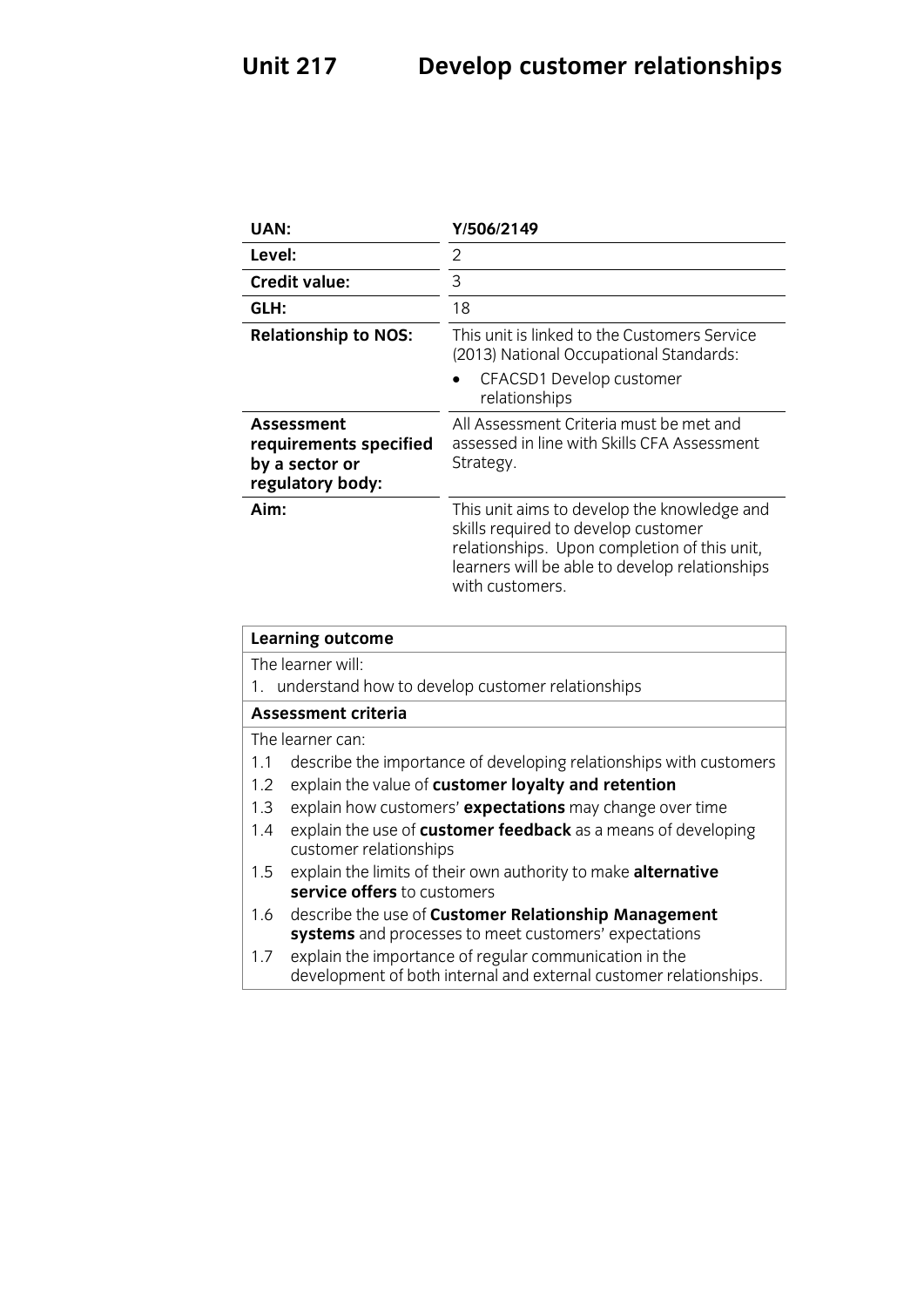# **Assessment guidance**

Customer loyalty is important as it means customers return and are a captive market. It is important to keep/retain customers as it can be cheaper than having to work at finding and winning new customers. If there is a good existing customer base you can use them to sell to, gain feedback from etc. feedback from etc.

**Experience**<br>What the custo  $\mathcal{L}_{\text{max}}$  the customer thinks they should experience or get.

**Customer feedback:**<br>Can be obtained through surveys, questionnaires, forums, social media, comment cards, customer comments. comment cards, customer comments.

### **Alternative service offers: Alternative service offers:**

eg

- discounts
- replacement products
- reduction

## **Customer Relationship Management systems:**<br>The uses of an effective CRM system are it:

- allows access across operations within an organisation eg it can<br>he accessed by marketing to gain an insight into customer needs be accessed by marketing to gain an insight into customer needs, likes etc but can also be accessed by sales to get details on customers to target by looking at past purchases, profitability
	- allows greater customer contact and communication through the information held and so can improve the customer service offered information held and so can improve the customer service offered<br>by all departments with access. Customers can also freely offer information they want to be held again improving the potential to build the customer relationship
	- allows control of sales and marketing by giving more specific<br>information that has been gathered over time
	- $\bullet$  is used to monitor customers, their behaviour, needs, purchases etc and so aids forecasting of future needs, purchases etc.  $\sum_{i=1}^{n}$

- **Evidence** may be supplied by:
	- questioning
	- reflective account
	- organisational policies and procedures.\*

\*Internal/organisational documentation need not be held in the where it can be found and its relevance to the criteria. Note: while the candidate can provide a copy of the organisational policies and of the organisational ethical policy/requirements (or refer to them), this on its own is not sufficient. The candidate will require to demonstrate their application and be able to discuss them, showing understanding of how they are applied. This also applies to legal requirements. <u>requirements.</u>